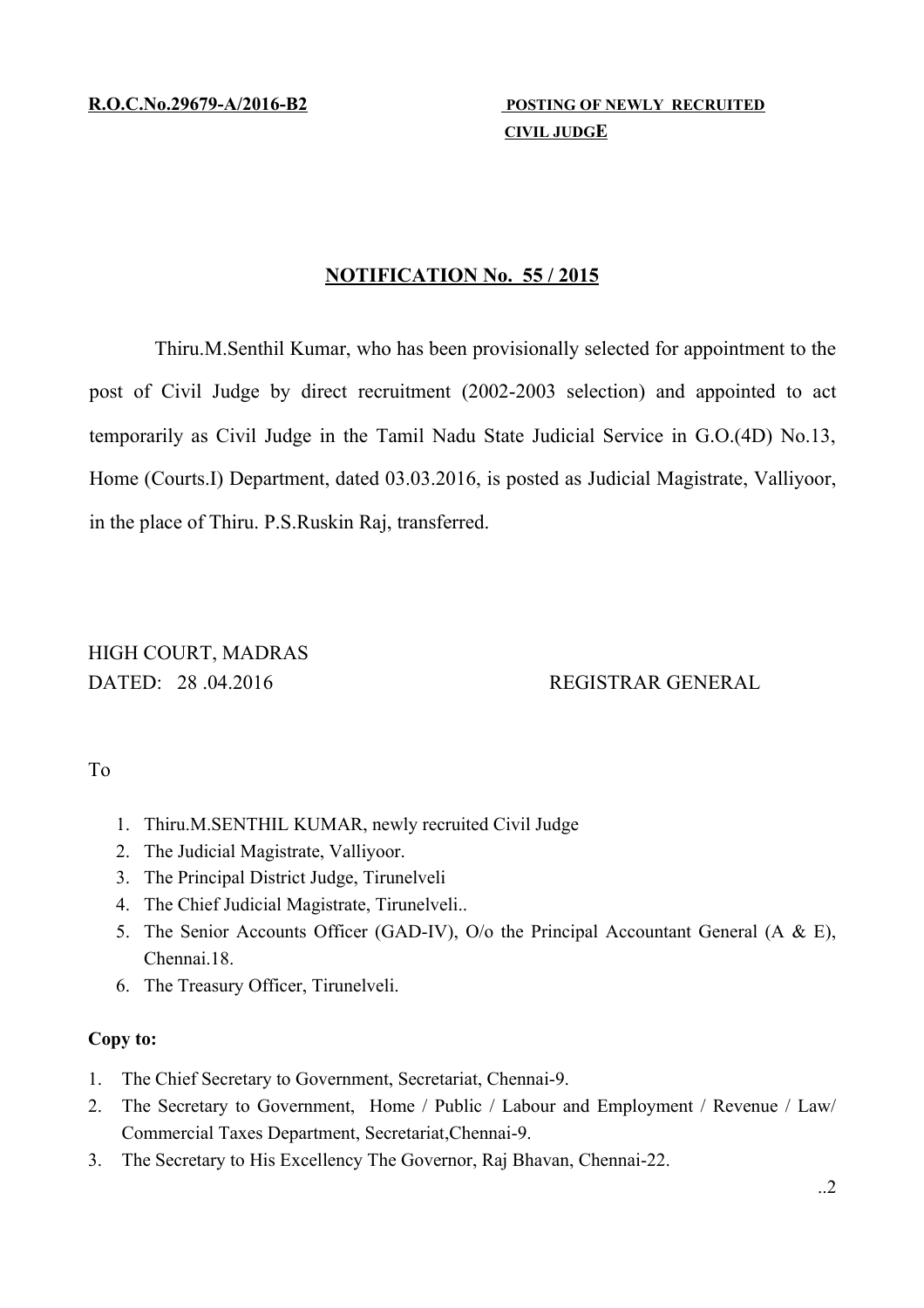- 4. The Secretary to the Hon'ble Chief Minister, Secretariat, Chennai-9.
- 5. The Registrar (Judicial), High Court, Madras.
- 6. The Registrar (Vigilance), High Court, Madras.
- 7. The Registrar (IT-cum-Statistics), High Court, Madras.
- 8. The Registrar (Management), High Court, Madras.
- 9. The Registrar-cum-Private Secretary to the Hon'ble The Chief Justice, High Court, Madras.
- 10. The Official Assignee, High Court, Madras.
- 11. The Additional Registrar (Vigilance), High Court, Madras.
- 12. The Registrar (District Judiciary), High Court, Madras.
- 13. The Registrar (Administration), High Court, Madras.
- 14. The Registrar (Administration), Madurai Bench of Madras High Court, Madurai.
- 15. The Registrar (Judicial), Madurai Bench of Madras High Court, Madurai.
- 16. The Director, Tamil Nadu State Judicial Academy, No.30 (95), P.S.K.R.Salai (Greenways Road), R.A.Puram, Chennai-28.
- 17. The Member Secretary, Tamil Nadu State Legal Services Authority, Chennai.
- 18. The Chief Accounts Officer, High Court, Madras.
- 19. The Assistant Registrar, Admn.I / Admn.II / Per.Admn. / A.S. / Rules / Computer / High Court, Madras.
- 20. The Section Officer, 'C' / Computer / 'C1' / 'D' / 'F' / 'G' / Budget / 'B5' / Library / Stationery / Legal Cell, High Court, Madras.
- 21. The Technical Director, NIC, High Court, Madras.
- 22. The Secretary, Tamil Nadu Judicial Officers Association, Chennai.
- 23. The Record Keeper, A.D. Records, High Court, Madras.

<sup>+</sup> Spare 5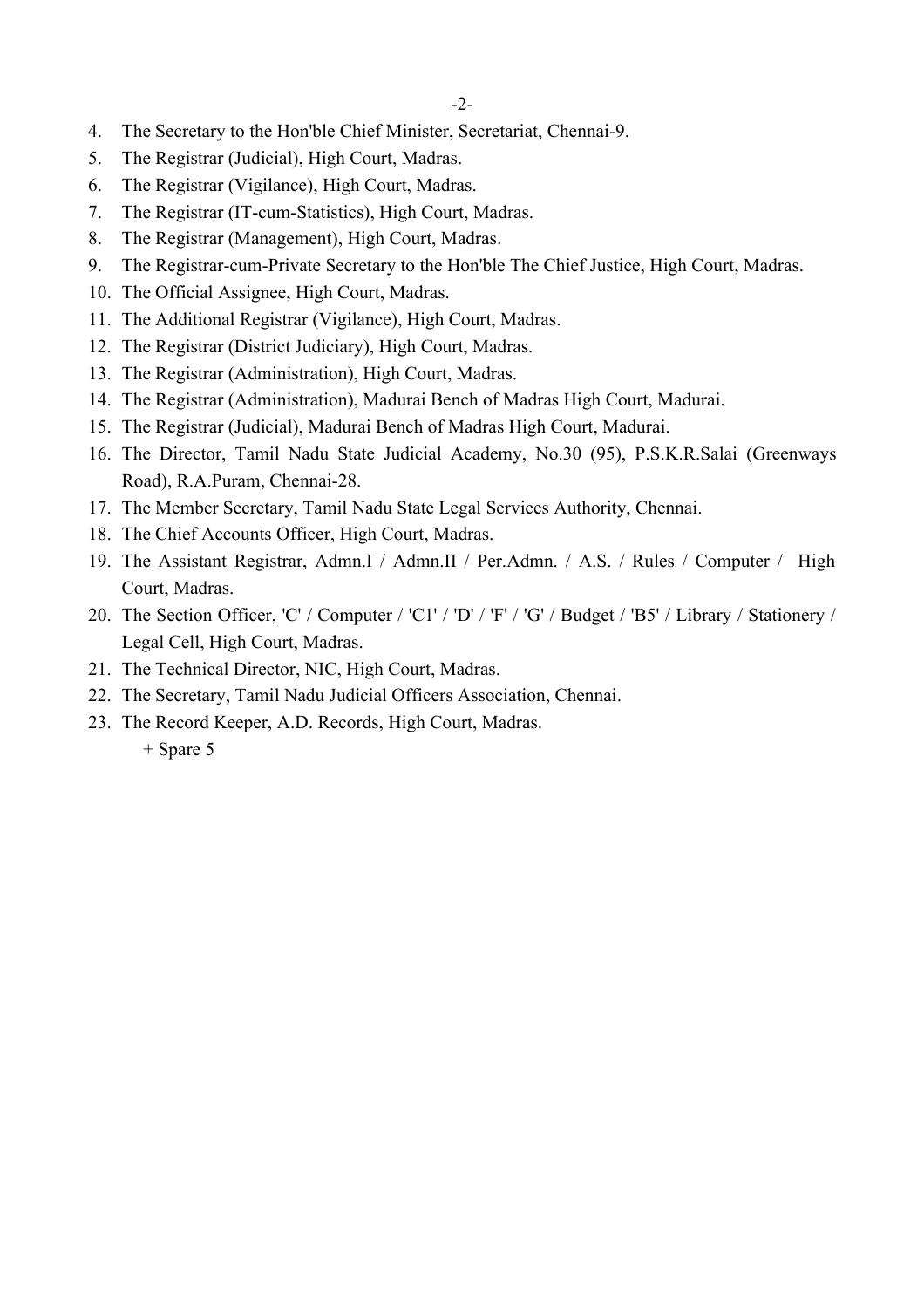#### **R.O.C.No.29679-A/2016-B2**

### **OFFICIAL MEMORANDUM**

Sub: Courts and Judges – Thiru.M..Senthil Kumar, newly appointed Civil Judge posted as Judicial Magistrate, Valliyoor - Notification issued - Joining instructions – issued.

............

Ref: 1. G.O.(4D) No.13, Home (Courts.I) Department, dated 03.03.2016. 2. High Court's Notification No.55 / 2016, dated : 28.04.2016.

Thiru M.Senthil Kumar, who has been provisionally selected for appointment to the post of Civil Judge by direct recruitment and appointed to act temporarily as Civil Judge in the Tamil Nadu State Judicial Service(2002-2003 selection) in the G.O. first cited and given posting in the High Court's Notification second cited, after administering oath or affirmation on 28.04.2016 A.N., is required to proceed to Valliyoor and take charge of the post of Judicial Magistrate, Valliyoor on 02.05.2016. F.N., from Thiru.P.S.Ruskin Raj, Judicial Magistrate, Valliyoor. After assuming charge of the post of Judicial Magistrate, Valliyoor, he is required to report to the Principal District Judge, Tirunelveli on 02.05.2016 itself to undergo on-the-job training, as per the schedule of Tamil Nadu State Judicial Academy, Chennai, under the guidance and supervision of the Principal District Judge, Tirunelveli.

The Principal District Judge, Tirunelveli, is required to impart 'On-the-Job' Training to the above said newly appointed Civil Judge, as per the schedule of Tamil Nadu State Judicial Academy, Chennai.

It is made clear that no kind of representation regarding the joining of duty will be entertained and failure to join duty within the specified time and at the specified place, would result in his name being removed from the approved list.